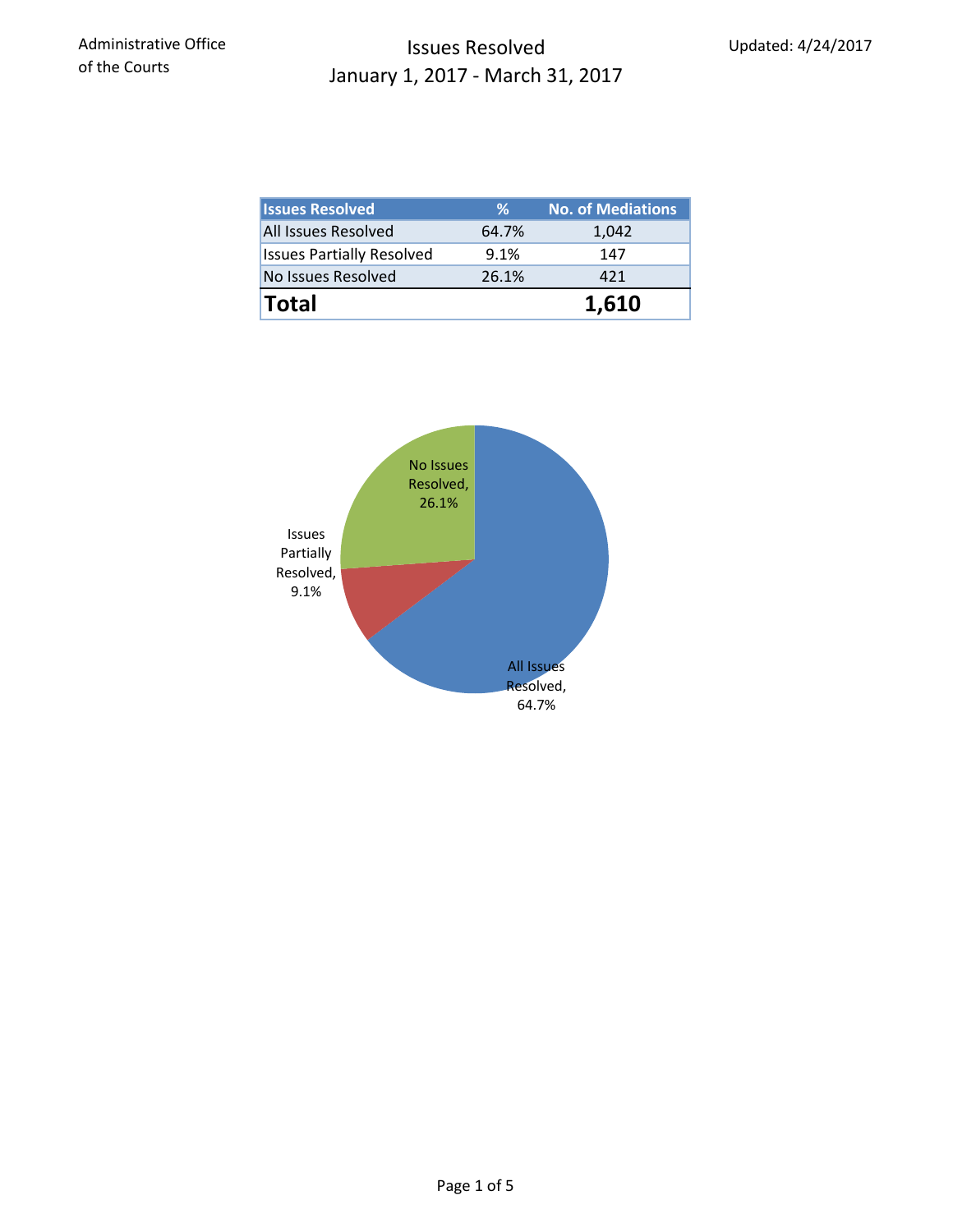## Court Type January 1, 2017 - March 31, 2017

| <b>Court Type</b>             | %     | <b>No. of Mediations</b> |  |  |
|-------------------------------|-------|--------------------------|--|--|
| <b>Appellate Court</b>        | 0.2%  | 4                        |  |  |
| <b>Chancery Court</b>         | 26.5% | 427                      |  |  |
| <b>Circuit Court</b>          | 55.2% | 888                      |  |  |
| <b>Federal Court</b>          | 2.3%  | 37                       |  |  |
| <b>General Sessions Court</b> | 5.5%  | 89                       |  |  |
| Juvenile Court                | 9.8%  | 158                      |  |  |
| <b>Municipal Court</b>        | 0.0%  | 0                        |  |  |
| Probate Court                 | 0.4%  | 7                        |  |  |
| <b>Total</b>                  |       | 1.610                    |  |  |

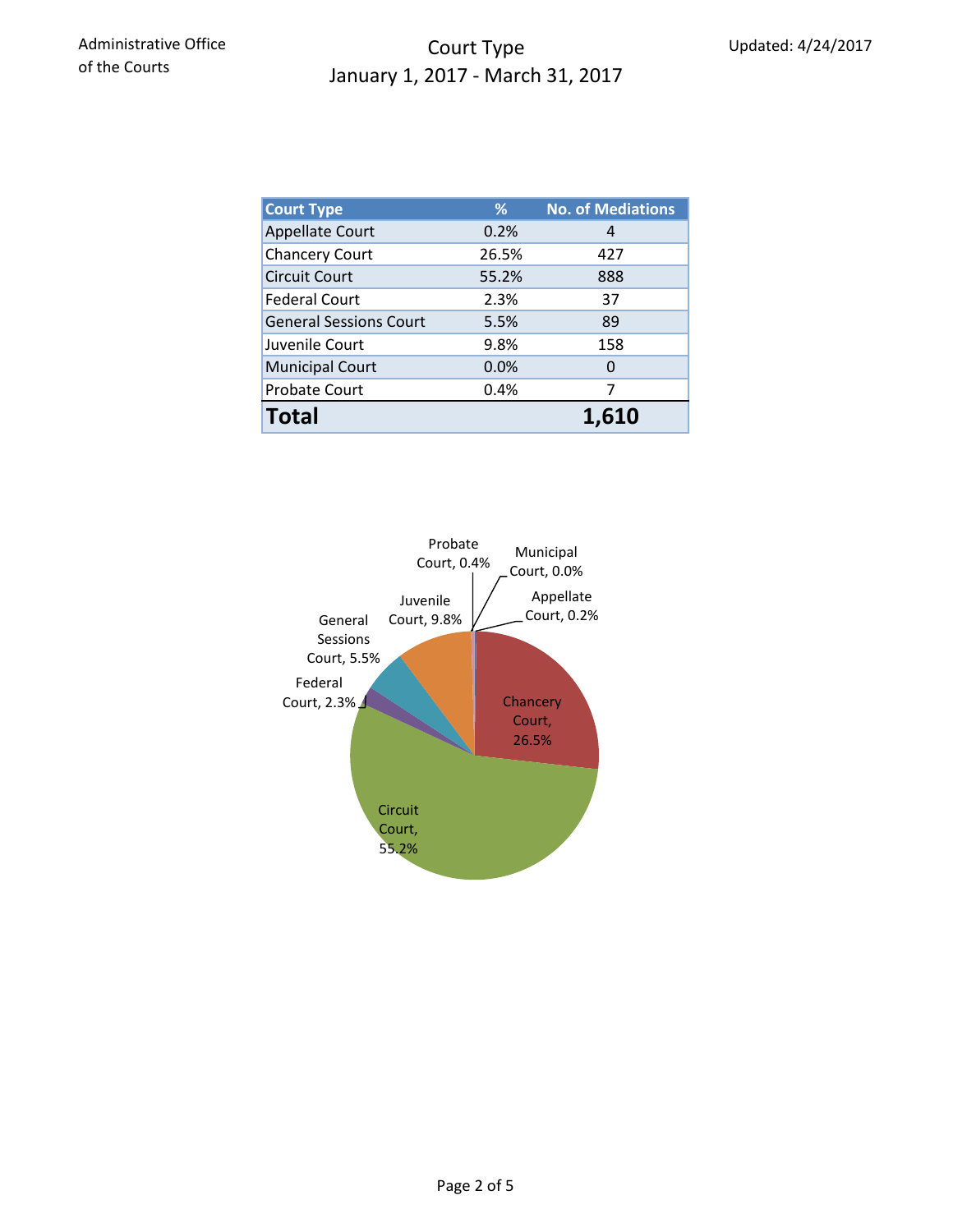### Fee Type January 1, 2017 - March 31, 2017

| <b>Fee Type</b>        | %     | <b>No. of Mediations</b> |
|------------------------|-------|--------------------------|
| <b>Court Costs</b>     | 0.4%  |                          |
| Court-Ordered Pro Bono | 0.2%  | 3                        |
| Pro Bono               | 4.2%  | 68                       |
| Reduced                | 2.9%  | 47                       |
| <b>SCR</b>             | 0.7%  | 11                       |
| Standard               | 91.6% | 1,474                    |
| <b>Total</b>           |       | 1,610                    |

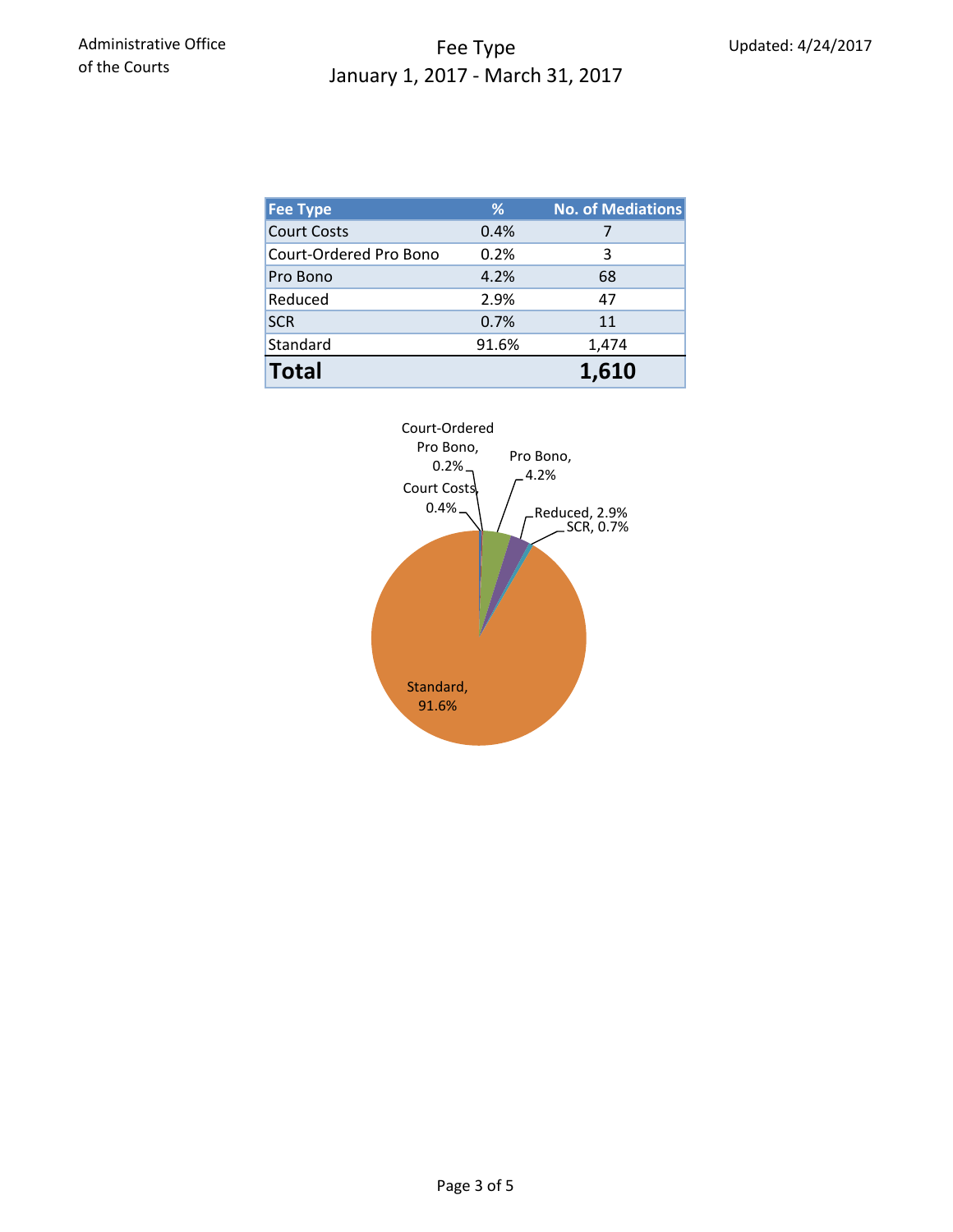# Dispute Type January 1, 2017 - March 31, 2017

| <b>Dispute Type</b>                                | %     | <b>No. of Mediations</b> |
|----------------------------------------------------|-------|--------------------------|
| Adoption/Surrender                                 | 0.0%  | 0                        |
| Appeal from Administrative Hearing                 | 0.0%  | 0                        |
| Conservatorship/Guardianship                       | 0.0%  | $\Omega$                 |
| Contract/Debt/Specific Performance                 | 4.1%  | 66                       |
| Damages/Torts Other Than Personal Injury           | 1.0%  | 16                       |
| Domestic Relations - Child Custody/Visitation Only | 13.7% | 220                      |
| Domestic Relations - Child Support Only            | 0.5%  | 8                        |
| Domestic Relations - Divorce with Children         | 18.6% | 300                      |
| Domestic Relations - Divorce without Children      | 8.9%  | 143                      |
| <b>Domestic Relations - Post Divorce Issue</b>     | 7.3%  | 118                      |
| Juvenile Appeal                                    | 0.2%  | 3                        |
| Landlord/Tenant                                    | 1.4%  | 23                       |
| Legitimation/Paternity                             | 0.5%  | 8                        |
| <b>Medical Malpractice</b>                         | 1.0%  | 16                       |
| Other                                              | 6.8%  | 109                      |
| Personal Injury                                    | 23.7% | 382                      |
| Probate/Trust                                      | 0.6%  | 10                       |
| <b>Product Liability</b>                           | 0.2%  | 3                        |
| <b>Real Property</b>                               | 1.2%  | 19                       |
| <b>Workers Compensation</b>                        | 9.8%  | 157                      |
| Wrongful Death                                     | 0.6%  | 9                        |
| Total                                              |       | 1,610                    |